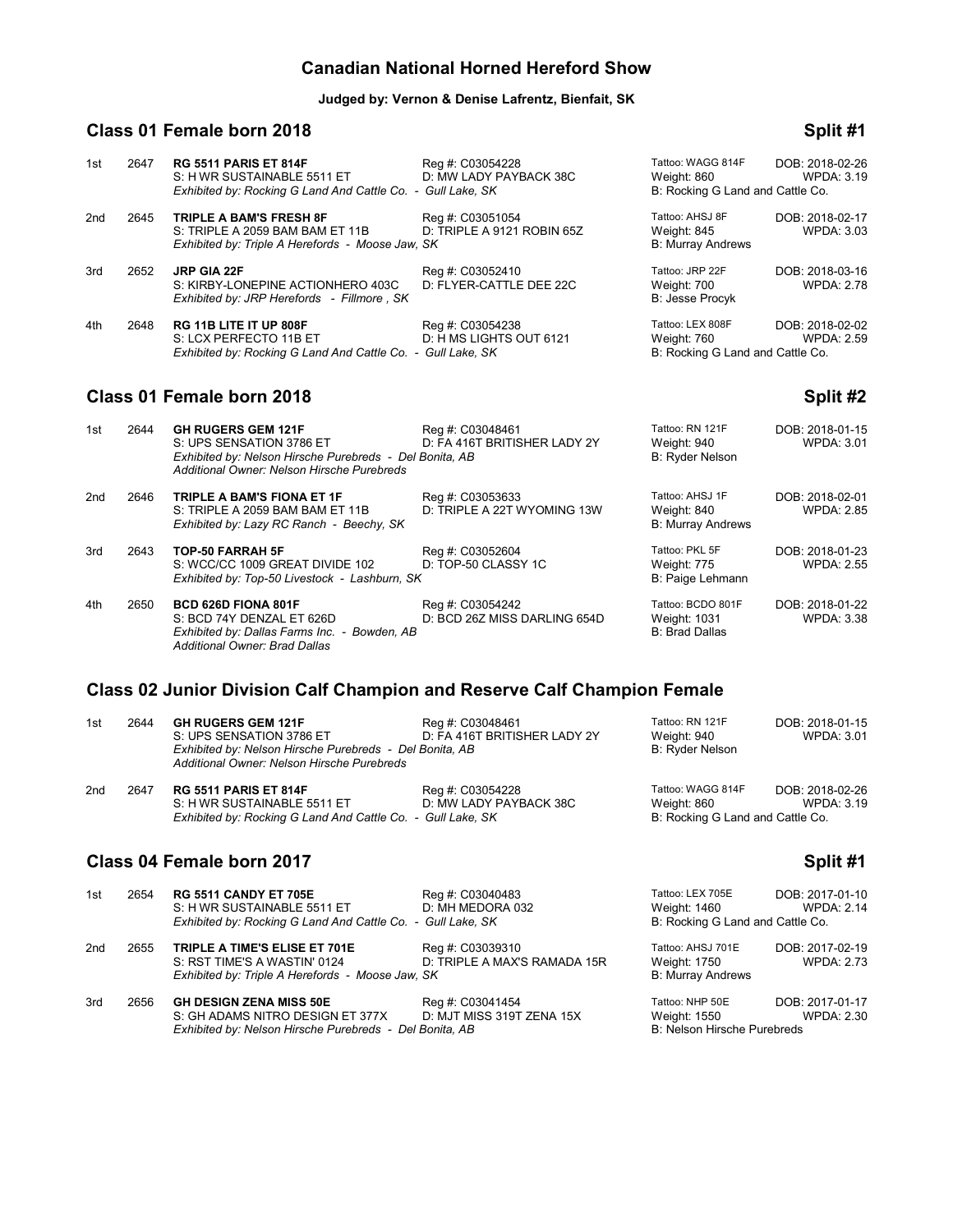|     |      | Class 05 Junior Champion and Reserve Junior Champion Female                                                                |                                                  |                                                                      |                                      |
|-----|------|----------------------------------------------------------------------------------------------------------------------------|--------------------------------------------------|----------------------------------------------------------------------|--------------------------------------|
| 1st | 2654 | <b>RG 5511 CANDY ET 705E</b><br>S: H WR SUSTAINABLE 5511 ET<br>Exhibited by: Rocking G Land And Cattle Co. - Gull Lake, SK | Reg #: C03040483<br>D: MH MEDORA 032             | Tattoo: LEX 705E<br>Weight: 1460<br>B: Rocking G Land and Cattle Co. | DOB: 2017-01-10<br><b>WPDA: 2.14</b> |
| 2nd | 2655 | TRIPLE A TIME'S ELISE ET 701E<br>S: RST TIME'S A WASTIN' 0124<br>Exhibited by: Triple A Herefords - Moose Jaw, SK          | Reg #: C03039310<br>D: TRIPLE A MAX'S RAMADA 15R | Tattoo: AHSJ 701E<br>Weight: 1750<br><b>B: Murray Andrews</b>        | DOB: 2017-02-19<br><b>WPDA: 2.73</b> |
|     |      | Class 06 Female (with 2018 tattooed calf) born in 2016                                                                     |                                                  |                                                                      | Split #1                             |
| 1st | 2660 | <b>GH 74A BESS 119D</b><br>S: GH UPTOWN ACCESS 74A                                                                         | Reg #: C03026654<br>D: GH 311 BESS 206B          | Tattoo: GAH 119D<br>Weight: 1800<br>B: Nelson Hirsche Purebreds      | DOB: 2016-02-14<br><b>WPDA: 1.78</b> |
|     |      | Calf at Side: GH 5Z ROCKIN BESS 10F<br>S: GH 7101 ROCK SOLID 5Z<br>Exhibited by: Nelson Hirsche Purebreds - Del Bonita, AB | Reg #:C03045877<br>Sex: Female                   | Tattoo: NHP 10F<br>Weight: 867<br><b>B: Nelson Hirsche Purebreds</b> | DOB: 2018-01-02<br><b>WPDA: 2.67</b> |
| 2nd | 2659 | <b>H MISS ADVANCE 6012 ET</b><br>S: GB L1 DOMINO 177R                                                                      | Reg #: 43683497<br>D: HH MISS ADVANCE 1181Y ET   | Tattoo: 6012<br>Weight: 1675<br>B: Hoffman Ranch                     | DOB: 2016-01-24<br><b>WPDA: 1.62</b> |
|     |      | Calf at Side: RG 11B VOGUE 811F<br>S: LCX PERFECTO 11B ET<br>Exhibited by: Rocking G Land And Cattle Co. - Gull Lake, SK   | Reg #:C03054236<br>Sex: Female                   | Tattoo: WAGG 811F<br>Weight: 835<br>B: Rocking G Land and Cattle Co. | DOB: 2018-02-14<br><b>WPDA: 2.96</b> |

3rd 2658 **BCD 26Z MISS DARLING 654D** Reg #: C03025487 Tattoo: BCDO 654D DOB: 2016-03-12 D: BCD 4K PEACHES ET 440P

> **Calf at Side: BCD 626D FIONA 801F** Reg #:C03054242 Tattoo: BCDO 801F DOB: 2018-01-22<br>S: BCD 74Y DENZAL ET 626D Sex: Female Weight: 1,031 WPDA: 3.38 S: BCD 74Y DENZAL ET 626D<br>
> Exhibited by: Dallas Farms Inc. - Bowden, AB<br>
> B: Brad Dallas *Exhibited by: Dallas Farms Inc. - Bowden, AB Additional Owner: Brad Dallas*

B: Brad Dallas<br>Tattoo: BCDO 801F

#### **Class 08 Senior Champion and Reserve Senior Champion Female**

| 2660 | <b>GH 74A BESS 119D</b>             | Reg #: C03026654            | Tattoo: GAH 119D                                                                                                                          | DOB: 2016-02-14   |
|------|-------------------------------------|-----------------------------|-------------------------------------------------------------------------------------------------------------------------------------------|-------------------|
|      | S: GH UPTOWN ACCESS 74A             | D: GH 311 BESS 206B         | Weight: 1800                                                                                                                              | <b>WPDA: 1.78</b> |
|      |                                     |                             | <b>B: Nelson Hirsche Purebreds</b>                                                                                                        |                   |
|      | Calf at Side: GH 5Z ROCKIN BESS 10F |                             | Tattoo: NHP 10F                                                                                                                           | DOB: 2018-01-02   |
|      | S: GH 7101 ROCK SOLID 5Z            | Sex: Female                 | Weight: 867                                                                                                                               | <b>WPDA: 2.67</b> |
|      |                                     |                             | <b>B: Nelson Hirsche Purebreds</b>                                                                                                        |                   |
| 2659 | <b>H MISS ADVANCE 6012 ET</b>       | Reg #: 43683497             | Tattoo: 6012                                                                                                                              | DOB: 2016-01-24   |
|      | S: GB L1 DOMINO 177R                | D: HH MISS ADVANCE 1181Y ET | Weight: 1675                                                                                                                              | <b>WPDA: 1.62</b> |
|      |                                     |                             | B: Hoffman Ranch                                                                                                                          |                   |
|      | Calf at Side: RG 11B VOGUE 811F     | Reg #:C03054236             | Tattoo: WAGG 811F                                                                                                                         | DOB: 2018-02-14   |
|      | S: LCX PERFECTO 11B ET              | Sex: Female                 | Weight: 835                                                                                                                               | <b>WPDA: 2.96</b> |
|      |                                     |                             | B: Rocking G Land and Cattle Co.                                                                                                          |                   |
|      |                                     |                             | Reg #:C03045877<br>Exhibited by: Nelson Hirsche Purebreds - Del Bonita, AB<br>Exhibited by: Rocking G Land And Cattle Co. - Gull Lake, SK |                   |

# **Class 09 Grand Champion and Reserve Grand Champion Female**

| 1st | 2660 | <b>GH 74A BESS 119D</b><br>S: GH UPTOWN ACCESS 74A                                                                         | Reg #: C03026654<br>D: GH 311 BESS 206B | Tattoo: GAH 119D<br>Weight: 1800<br>B: Nelson Hirsche Purebreds      | DOB: 2016-02-14<br>WPDA: 1.78        |
|-----|------|----------------------------------------------------------------------------------------------------------------------------|-----------------------------------------|----------------------------------------------------------------------|--------------------------------------|
|     |      | Calf at Side: GH 5Z ROCKIN BESS 10F<br>S: GH 7101 ROCK SOLID 5Z<br>Exhibited by: Nelson Hirsche Purebreds - Del Bonita, AB | Reg #:C03045877<br>Sex: Female          | Tattoo: NHP 10F<br>Weight: 867<br><b>B: Nelson Hirsche Purebreds</b> | DOB: 2018-01-02<br><b>WPDA: 2.67</b> |
| 2nd | 2654 | <b>RG 5511 CANDY ET 705E</b><br>S: H WR SUSTAINABLE 5511 ET<br>Exhibited by: Rocking G Land And Cattle Co. - Gull Lake, SK | Reg #: C03040483<br>D: MH MEDORA 032    | Tattoo: LEX 705E<br>Weight: 1460<br>B: Rocking G Land and Cattle Co. | DOB: 2017-01-10<br><b>WPDA: 2.14</b> |
|     |      | Class 10 Bull born 2018                                                                                                    |                                         |                                                                      | Split #1                             |

| 1st | 2663 | TRIPLE A BAM'S FRONTLINE ET 2F<br>S: TRIPLE A 2059 BAM BAM ET 11B<br>Exhibited by: Triple A Herefords - Moose Jaw, SK        | Reg #: C03054217<br>D: TRIPLE A 22T WYOMING 13W | Tattoo: AHSJ 2F<br>Weight: 1030<br><b>B: Murray Andrews</b>           | DOB: 2018-02-01<br>WPDA: 3.49 |
|-----|------|------------------------------------------------------------------------------------------------------------------------------|-------------------------------------------------|-----------------------------------------------------------------------|-------------------------------|
| 2nd | 2670 | <b>RG 5511 WORTHIT ET 818F</b><br>S: H WR SUSTAINABLE 5511 ET<br>Exhibited by: Rocking G Land And Cattle Co. - Gull Lake, SK | Reg #: C03054239<br>D: ILR LADY SMILES 570C     | Tattoo: WAGG 818F<br>Weight: 1040<br>B: Rocking G Land and Cattle Co. | DOB: 2018-03-05<br>WPDA: 3.95 |
| 3rd | 2662 | <b>TRIPLE A ZAM FULLBACK 19F</b><br>S: YV 15Z STANDARD ZAM 12D<br>Exhibited by: Triple A Herefords - Moose Jaw, SK           | Reg #: APPLIED<br>D: TRIPLE A 163A CALI 2C      | Tattoo: AHSJ 19F<br>Weight: 955<br><b>B: Murray Andrews</b>           | DOB: 2018-03-01<br>WPDA: 3.58 |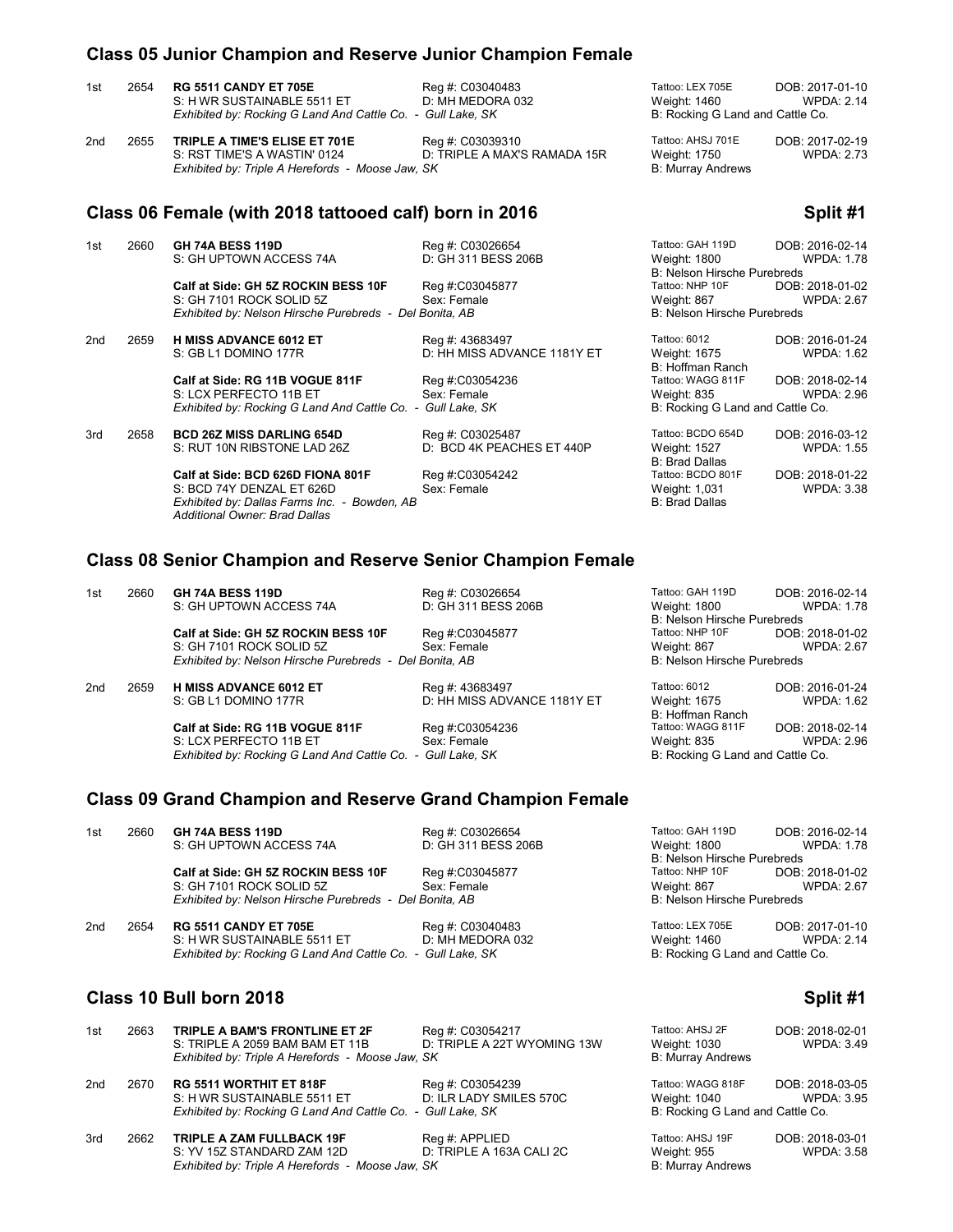| 4th                                 | 2664 | <b>TRIPLE A BAM'S FALCON ET 3F</b><br>S: TRIPLE A 2059 BAM BAM ET 11B<br>Exhibited by: Triple A Herefords - Moose Jaw, SK                                | Reg #: C03054218<br>D: TRIPLE A 22T WYOMING 13W    | Tattoo: AHSJ 3F<br>Weight: 1040<br><b>B: Murray Andrews</b>          | DOB: 2018-02-07<br>WPDA: 3.60        |
|-------------------------------------|------|----------------------------------------------------------------------------------------------------------------------------------------------------------|----------------------------------------------------|----------------------------------------------------------------------|--------------------------------------|
| 5th                                 | 2675 | <b>BIG-GULLY 5001 RESOLVE 830F</b><br>S: C 092X MILES 5001 ET<br>Exhibited by: Big Gully Farm - Maidstone, SK                                            | Reg #: C03049622<br>D: BIG-GULLY 47R MARY KAY 830A | Tattoo: LLH 830F<br>Weight: 810<br>B: Big Gully Farm                 | DOB: 2018-02-25<br>WPDA: 2.99        |
| 6th                                 | 2667 | <b>TORCH VIEW 4C CROSBIE 809F</b><br>S: M-R 27A 403A POWERPLAY 4C<br>Exhibited by: Torch View Cattle Company - White Fox, SK                             | Reg #: C03047415<br>D: M-R 6B VICKI 60D            | Tattoo: TVCC 809F<br>Weight: 864<br>B: Torch View Cattle Company     | DOB: 2018-02-12<br>WPDA: 3.04        |
| 7th                                 | 2673 | <b>STONE HEDGE FREEDOM 4F</b><br>S: ELLEN LODGE CHECK MATE<br>Exhibited by: Stone Hedge Herefords - Pembroke, ON                                         | Reg #: C03049436<br>D: WLV SWEET PEA 34X           | Tattoo: AER 4F<br>Weight: 1025<br>B: Stone Hedge Herefords           | DOB: 2018-02-05<br><b>WPDA: 3.52</b> |
| Class 10 Bull born 2018<br>Split #2 |      |                                                                                                                                                          |                                                    |                                                                      |                                      |
| 1st                                 | 2672 | <b>GH 3786 FULL THROTTLE 7F</b><br>S: UPS SENSATION 3786 ET<br>Exhibited by: Nelson Hirsche Purebreds - Del Bonita, AB<br>Additional Owner: Ryder Nelson | Reg #: C03048361<br>D: GH DESIGN DENA 128D         | Tattoo: NHP 7F<br><b>Weight: 1100</b><br>B: Nelson Hirsche Purebreds | DOB: 2018-01-01<br><b>WPDA: 3.37</b> |

2nd 2674 **BIG-GULLY 701 REDSKIN 711F** Reg #: C03047331 Tattoo: LLH 711F DOB: 2018-01-24 D: BIG-GULLY 517U SILVER DOM 711Y Weight: 990<br>B: Big Gully Farm *Exhibited by: Big Gully Farm - Maidstone, SK* 

3rd 2665 **M-R 028X SENSATIONAL 54F** Reg #: C03045498 Tattoo: APKO 54F DOB: 2018-01-23<br>S: CHURCHILL SENSATION 028X D: MJT 151R AIMEE 454Y Weight: 1102 WPDA: 3.63 S: CHURCHILL SENSATION 028X D: MJT 151R AIMEE 454Y Weight: 1102<br>
Exhibited by: Mission Ridge Herefords - Raymore, SK B: Mission Ridge Herefords *Exhibited by: Mission Ridge Herefords - Raymore, SK* 

4th 2669 **RG 5511 OCKLEY ET 801F** Reg #: C03054231 Tattoo: WAGG 801F DOB: 2018-01-12 S: H WR SUSTAINABLE 5511 ET D: 95M ROCKETTE 123R Weight: 1100 WPD<br>Exhibited by: Rocking G Land And Cattle Co. - Gull Lake, SK B: Rocking G Land and Cattle Co. *Exhibited by: Rocking G Land And Cattle Co. - Gull Lake, SK* 

5th 2666 **M-R 0220 MASTERMIND 52F** Reg #: C03045497 Tattoo: APKO 52F DOB: 2018-01-23<br>S: BOYD MASTERPIECE 0220 D: M-R 27A DOTTIE 52D Weight: 1058 WPDA: 3.48 S: BOYD MASTERPIECE 0220 D: M-R 27A DOTTIE 52D Weight: 1058<br>
Exhibited by: Mission Ridge Herefords - Raymore, SK B: Mission Ridge Herefords *Exhibited by: Mission Ridge Herefords - Raymore, SK* 

*Additional Owner: Ryder Nelson*

 2671 **GH RAMBO FIREPOWER 21F** Reg #: C03045730 Tattoo: NHP 21F DOB: 2018-01-03 *Exhibited by: Nelson Hirsche Purebreds - Del Bonita, AB* 

D: GH DESIGN NANCY 132A Weight: 1130 (D: GH DESIGN NANCY 132A Weight: 1130

### **Class 11 Junior Division Calf Champion and Reserve Calf Champion Bull**

| 1st             | 2663 | TRIPLE A BAM'S FRONTLINE ET 2F<br>S: TRIPLE A 2059 BAM BAM ET 11B<br>Exhibited by: Triple A Herefords - Moose Jaw, SK | Reg #: C03054217<br>D: TRIPLE A 22T WYOMING 13W | Tattoo: AHSJ 2F<br>Weight: 1030<br><b>B: Murray Andrews</b> | DOB: 2018-02-01<br><b>WPDA: 3.49</b> |
|-----------------|------|-----------------------------------------------------------------------------------------------------------------------|-------------------------------------------------|-------------------------------------------------------------|--------------------------------------|
| 2 <sub>nd</sub> | 2672 | <b>GH 3786 FULL THROTTLE 7F</b>                                                                                       | Reg #: C03048361                                | Tattoo: NHP 7F                                              | DOB: 2018-01-01                      |
|                 |      | S: UPS SENSATION 3786 ET                                                                                              | D: GH DESIGN DENA 128D                          | Weight: 1100                                                | <b>WPDA: 3.37</b>                    |
|                 |      | Exhibited by: Nelson Hirsche Purebreds - Del Bonita, AB                                                               |                                                 | B: Nelson Hirsche Purebreds                                 |                                      |

# **Class 12 Senior Division Calf Champion and Reserve Calf Champion Bull**

# **Class 13 Bull born 2017 Split #1**

| 1st | 2678 | GH 542S MR. EXPLOSION ET 59E<br>S: MH 9126J DOMINO 382 1ET                                                                                    | Reg #: C03036330<br>D: GH-ADAMS STONETTE 542S | Tattoo: NHP 59E<br>Weight: 1950                                | DOB: 2017-01-19<br><b>WPDA: 2.90</b> |
|-----|------|-----------------------------------------------------------------------------------------------------------------------------------------------|-----------------------------------------------|----------------------------------------------------------------|--------------------------------------|
|     |      | Exhibited by: Nelson Hirsche Purebreds - Del Bonita, AB                                                                                       |                                               | <b>B: Nelson Hirsche Purebreds</b>                             |                                      |
| 2nd | 2676 | <b>GHC GUNNER ET 154E</b><br>S: SHF CANNON Z210 C95<br>Exhibited by: Crittenden Bros - Imperial, SK                                           | Reg #: C03050474<br>D: SHF BETHEL 33T Y19     | Tattoo: AKJA 154E<br>Weight: 1493<br><b>B: Crittenden Bros</b> | DOB: 2017-06-14<br><b>WPDA: 2.83</b> |
| 3rd | 2677 | <b>BCD 499B EMMETT 760E</b><br>S: GH 223W STABILITY LAD 499B<br>Exhibited by: Dallas Farms Inc. - Bowden, AB<br>Additional Owner: Brad Dallas | Reg #: C03036927<br>D: BCD 323S KENZIE 217Z   | Tattoo: BCDO 760E<br>Weight: 1603<br><b>B: Brad Dallas</b>     | DOB: 2017-03-18<br><b>WPDA: 2.61</b> |

# **Class 14 Junior Champion and Reserve Junior Champion Bull**

| 1st | 2678 GH 542S MR. EXPLOSION ET 59E                        | Reg #: C03036330          | Tattoo: NHP 59E             | DOB: 2017-01-19   |
|-----|----------------------------------------------------------|---------------------------|-----------------------------|-------------------|
|     | S: MH 9126J DOMINO 382 1ET                               | D: GH-ADAMS STONETTE 542S | Weight: 1950                | <b>WPDA: 2.90</b> |
|     | Exhibited by: Nelson Hirsche Purebreds  - Del Bonita. AB |                           | B: Nelson Hirsche Purebreds |                   |